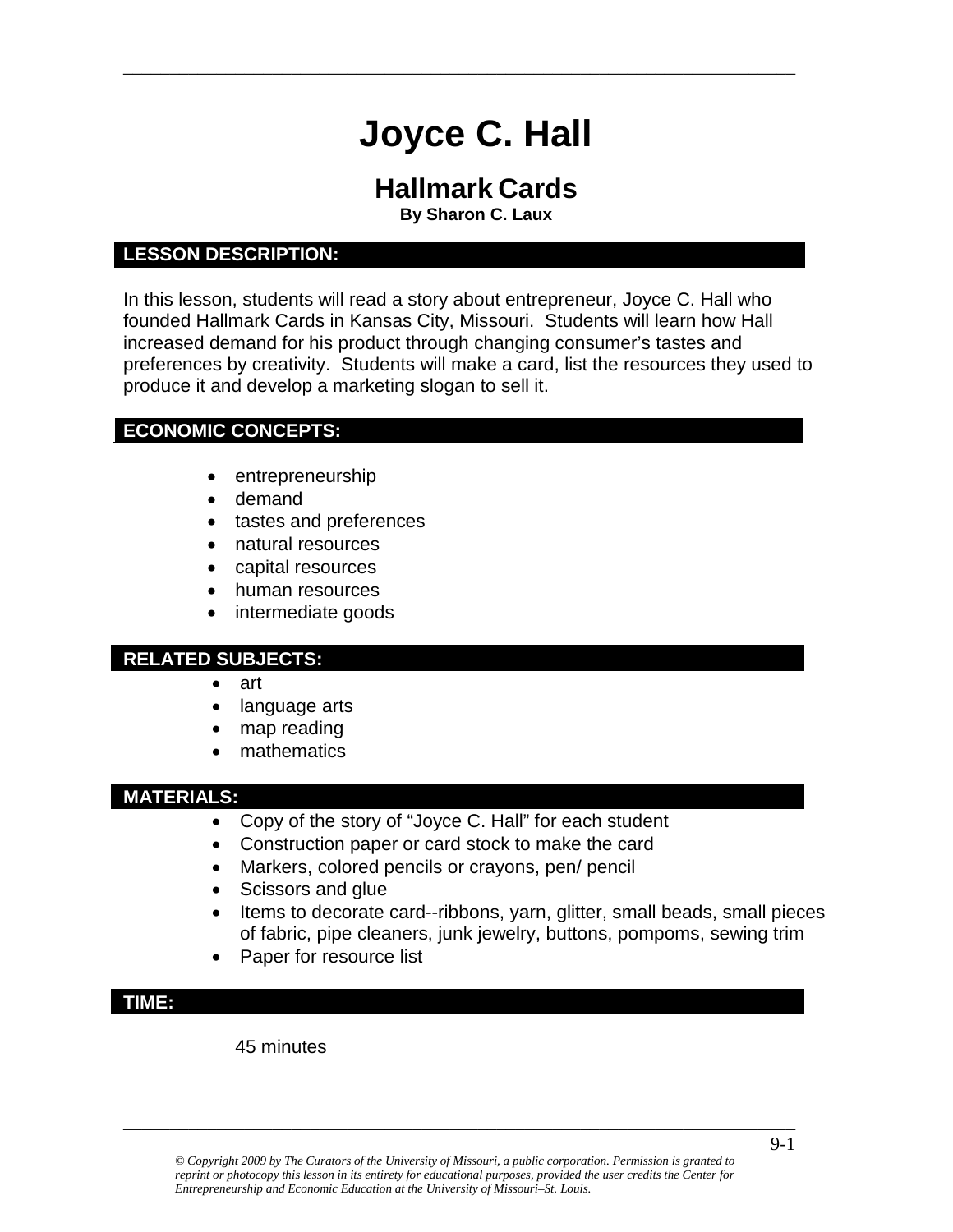#### **PROCEDURE:**

- 1. Explain that an "**entrepreneur**" is someone who thinks of a good or service that someone would like to buy and produces it. An entrepreneur takes a risk that people might not like the good or service, and that all of the time, effort, and money he or she has spent to make the product will have been for nothing.
- 2. Read the story about entrepreneur, Joyce C. Hall. Discuss the following questions.

\_\_\_\_\_\_\_\_\_\_\_\_\_\_\_\_\_\_\_\_\_\_\_\_\_\_\_\_\_\_\_\_\_\_\_\_\_\_\_\_\_\_\_\_\_\_\_\_\_\_\_\_\_\_\_\_\_\_\_\_\_\_\_\_\_\_\_\_\_\_\_\_

- When and where was Joyce Hall born? *(David City, Nebraska, 1891)*
- How old was he when he moved to Kansas City? *(1910 – 1891 = 19 years old)*
- 3. Look on a map of Nebraska and locate David City and Norfolk so the students can see where Hall was born and where he and his brothers sold postcards in relation to where the students live. *(David City is north west of Lincoln, Nebraska, and Norfolk is a little north of David City at junction 275 and 81)*
- 4. Look at MapQuest driving directions to locate the number of miles between David City and Kansas City, Missouri *(about 245 miles).* Ask the students to figure out how long it would take to get from David City and Kansas City using driving speed of 60 miles per hour *(245 divided by 60 = about 4 hours and 5 minutes).*
- 5. Discuss the following questions about the reading:
	- What year did the brothers join Hall in Kansas City? (1914)
	- What did Hall and his brothers buy after the fire in 1915 and what did they do with it? *(They bought an engraving business that would let them make their own cards.)*
	- How was wrapping paper invented? *(In 1917, the brothers ran out of the plain paper used to wrap gifts, so they put out sheets of fancy printed paper which they had used to line envelopes. They packaged the paper in sets the next year)*
	- When did the famous name 'Hallmark' first appear on the back of a greeting card? *(1925)* How many years has this name been used on the back of the card? *(Present year – 1925 = Years name has been used)*
	- Why did they start the business? *(Hall felt, "we didn't start our business to see how much money we could make, but to see how good a job we could do.")*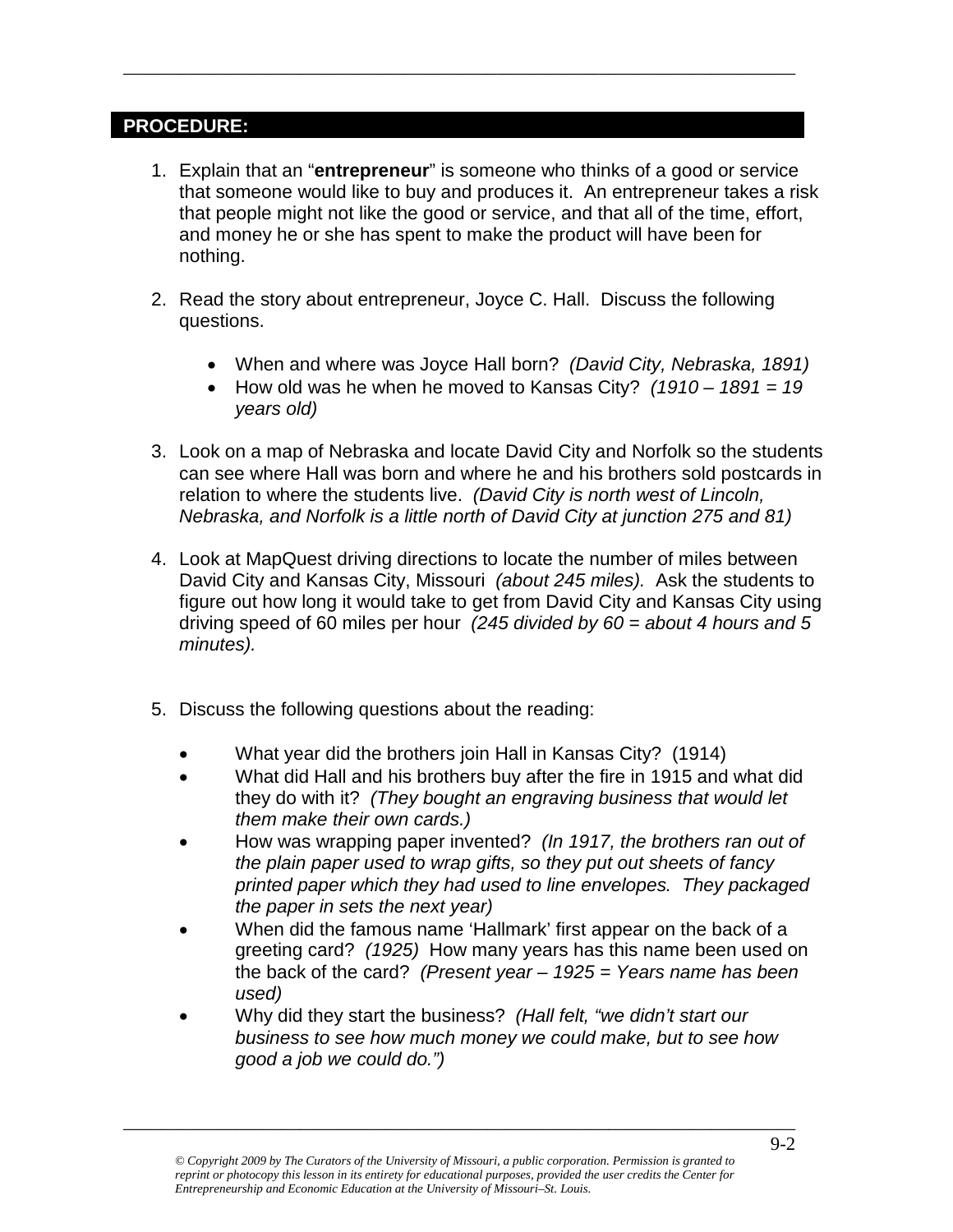• What did Hall offer his employees and why was this amazing? *(He offered employees benefits like paid vacations, health insurance, regular coffee breaks and much more. This was amazing for the time because no other company did so much for their workers.)*

\_\_\_\_\_\_\_\_\_\_\_\_\_\_\_\_\_\_\_\_\_\_\_\_\_\_\_\_\_\_\_\_\_\_\_\_\_\_\_\_\_\_\_\_\_\_\_\_\_\_\_\_\_\_\_\_\_\_\_\_\_\_\_\_\_\_\_\_\_\_\_\_

- When did the first Hallmark television program appear? *(1951)* How many years has this program been on television? *(Present year – 1951 = Years on television)*
- Why do you think the 'Hallmark Hall of Fame' program has won 75 Emmy awards? *(Hall saw value in producing high quality programs that stood for caring, quality and the best.)*
- For How many years did Joyce Hall lead the company? Who became the next president? *(Lead company for 50 years and then son Donald became president in 1966.)*
- What other item did Hall invent? *(card display rack)*
- What are some of Joyce Hall's contributions? *(New holidays, Secretary's Day and Grandmother's Day, paper party products, different priced cards, cards for all ages and cultural groups, and designing cards on the internet.)*
- Who were some of the famous artists Hall partnered with? *(Norman Rockwell, Picasso, Mark Twain, Disney and Peanuts.)*
	- What companies did Hallmark buy? What products do they sell? (*Hallmark bought Crayola Crayons and Silly Putty. They sell paper party supplies, gifts, flowers, printing and art supplies. They also own television programs, clothing, residential and commercial real estate companies. )*
- What facts or ideas show that Joyce Hall was successful? (*started Hallmark Cards, invented wrapping paper, bought factory to create own cards, partnered with artists and famous people to expand creative staff, invented display unit used today for cards, developed paper party products, bought related business—Crayola, Silly Putty, flower company, gift suppliers, used innovative marketing-magazines, television, marketed to special groups, invented holidays to sell cards and gifts, etc.)*

6. Over the years Hallmark increased the **demand** for their products through changing consumers' tastes and preferences. Some of the ways people's **tastes and preferences** are changed are through commercials, free samples or receiving something as a gift. What are some of the ways Hallmark increased demand for their products? *(sold more expensive cards with envelopes instead of post-cards, created printed wrapping paper to be used instead of plain brown paper or tissue, created paper party products—plates, cups, napkins, tablecloths, advertised nationally in magazines and television )*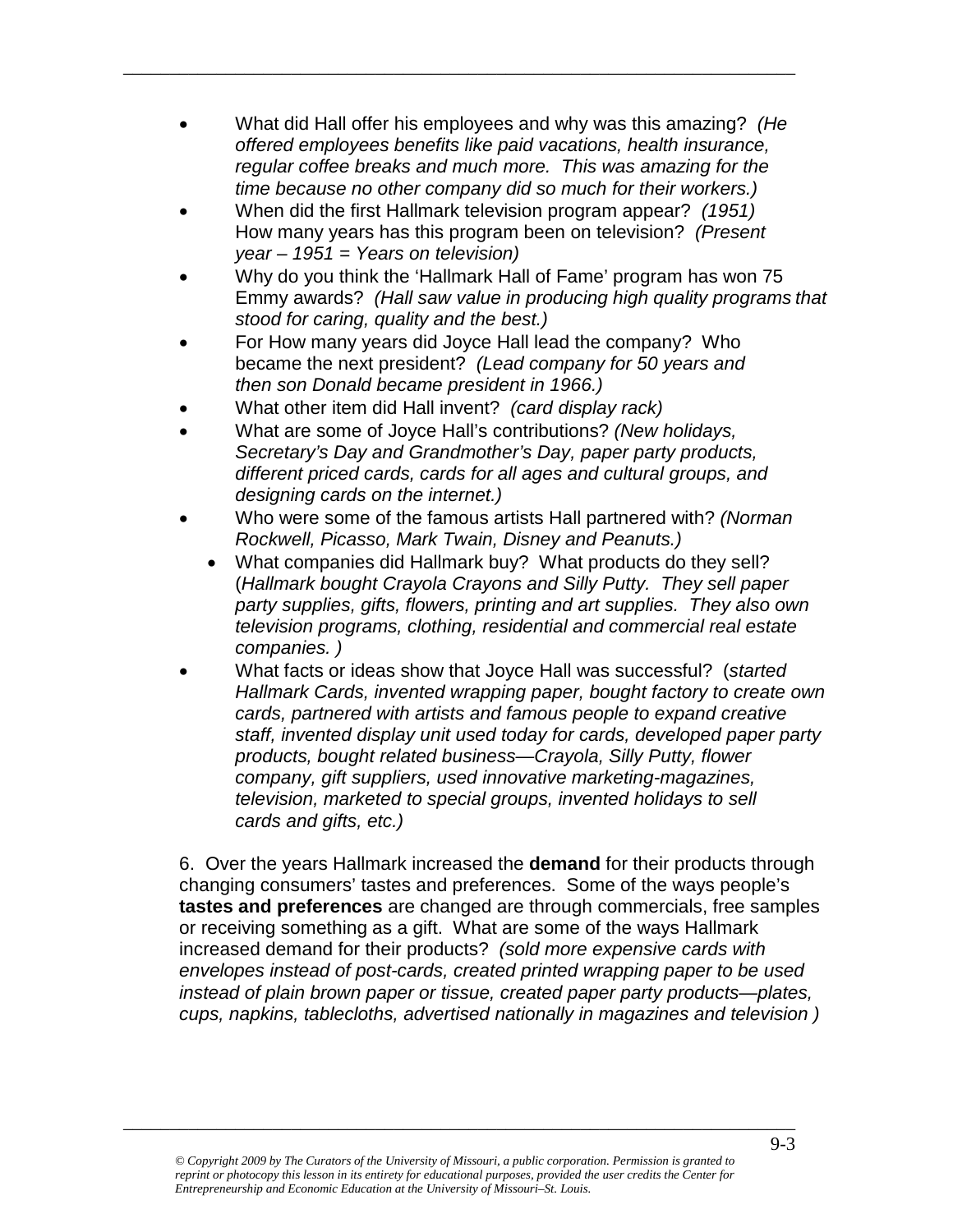• Have your tastes and preferences changed in the past year? What made them change? *(Television ads, played a new game at a friend's house, others...)*

\_\_\_\_\_\_\_\_\_\_\_\_\_\_\_\_\_\_\_\_\_\_\_\_\_\_\_\_\_\_\_\_\_\_\_\_\_\_\_\_\_\_\_\_\_\_\_\_\_\_\_\_\_\_\_\_\_\_\_\_\_\_\_\_\_\_\_\_\_\_\_\_

*7.* Explain that Joyce Hall would need resources to produce cards. Besides the entrepreneur (Hall), there are three types of resources: **natural** – anything that comes from the earth and is used to produce a good; **human** – people who do work; **capital** – anything that is made by people and used to make other goods or provide services and can be used over and over again, i.e., machines, tools, buildings. There are things which you are going to use but are not considered resources because they do not fit into these catagories. They are called '**intermediate goods'** – they are made by people but CANNOT be used over again, they are used up in the production process, i.e., paper, decorations on a card, flour in a cake.

#### **ACTIVITY:**

- 1. One of the things that helped Hallmark's success was developing products for special groups and special events. For example, cards for grandparents, parents, friends, 5 year olds, 10 year olds, Christmas, Hanukah, graduation cards, etc. Have the students design a card using different kinds of resources for a new holiday, 'Student Day'. This day recognizes kids for all the hard work they put into learning.
- 2. When they are finished, have them take a piece of paper and fold it into 4 columns. At the top of the columns write: Natural, Human, Capital, Entrepreneur. Ask the students to categorize the resources they used to make the card. Tell them to list the intermediate goods at the bottom of the paper. (Tell them you thought of this day and started the business so you are the entrepreneur and you hired them so they are the human resource.)

#### **EXAMPLE ANSWERS:**

| <b>NATURAL</b> | <b>HUMAN</b>    | <b>CAPITAL</b>                                                           | <b>ENTREPRENEUR</b> |
|----------------|-----------------|--------------------------------------------------------------------------|---------------------|
| Ground         | <b>Students</b> | <b>Building</b><br>Table/desk<br>Pencil/crayons, etc.<br><b>Scissors</b> | Teacher             |

#### **INTERMEDIATE GOODS**

Paper, decorative material used to make card, glue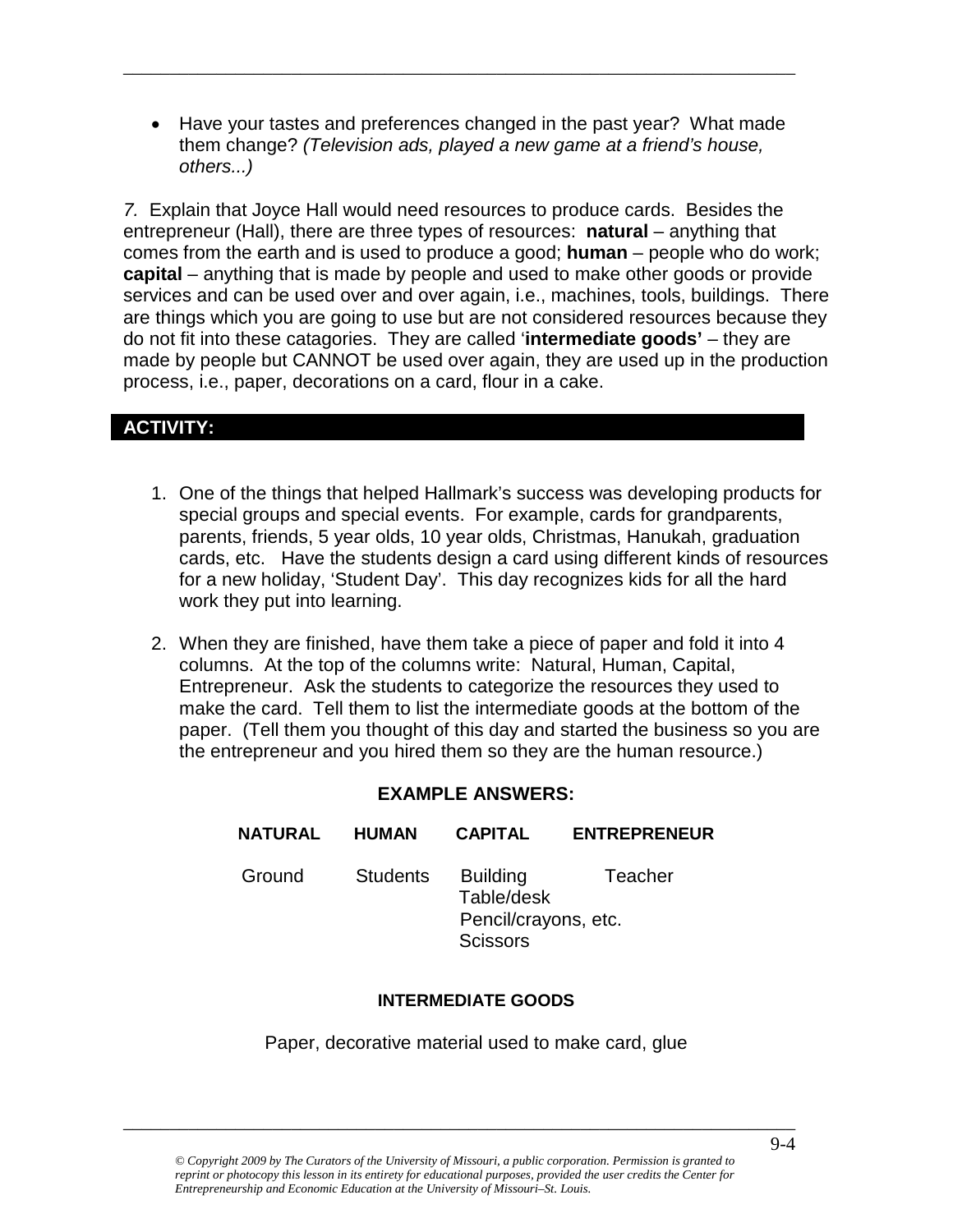3. Marketing was important in Hallmark's success. In addition to being the first to advertise cards nationally, Hallmark created one of the industry's most well known marketing slogans, "*When you care enough to send the very best."*  Think of a slogan you would use to sell your 'Student Day' cards.

\_\_\_\_\_\_\_\_\_\_\_\_\_\_\_\_\_\_\_\_\_\_\_\_\_\_\_\_\_\_\_\_\_\_\_\_\_\_\_\_\_\_\_\_\_\_\_\_\_\_\_\_\_\_\_\_\_\_\_\_\_\_\_\_\_\_\_\_\_\_\_\_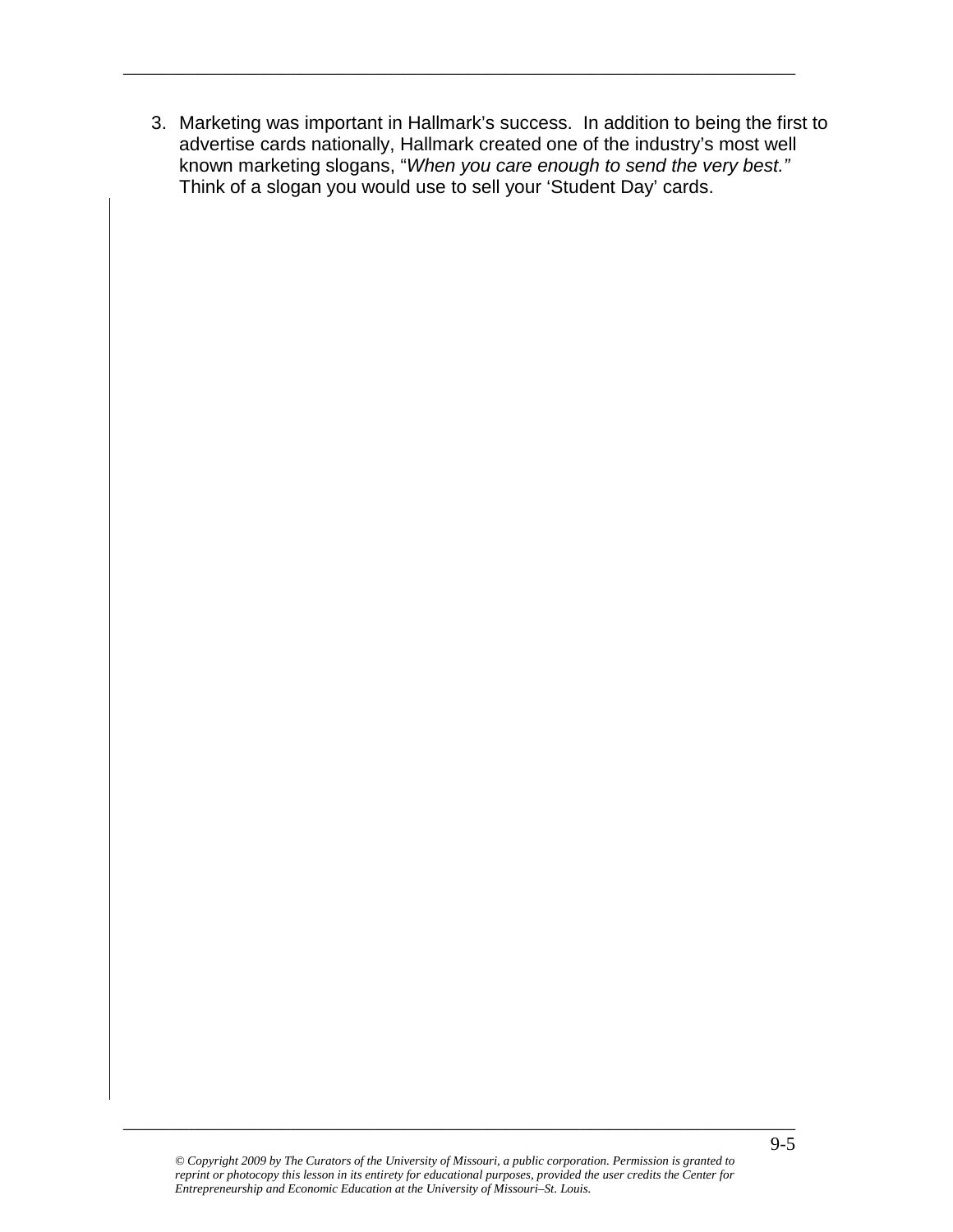### **Joyce C. Hall Hallmark Cards By Sharon C. Laux**

\_\_\_\_\_\_\_\_\_\_\_\_\_\_\_\_\_\_\_\_\_\_\_\_\_\_\_\_\_\_\_\_\_\_\_\_\_\_\_\_\_\_\_\_\_\_\_\_\_\_\_\_\_\_\_\_\_\_\_\_\_\_\_\_\_\_\_\_\_\_\_\_

Joyce C. Hall was born in David City, Nebraska, in 1891. He was one of five children born to George and Nancy Houston Hall. Beginning at the age of eight, he started working at various part-time jobs to help support his family. In 1905, Joyce sold postcards with his two brothers in Norfolk, Nebraska. Hall had heard of something called "the Kansas City spirit" and the positive attitude that came with it. It was because of this idea and the railroads that Joyce moved to Kansas City in 1910. He left for the city with nothing but a single suitcase of clothes and two shoeboxes full of postcards. Joyce probably did not dream that he would end up becoming one of the greatest businessmen of the twentieth century.

When he made it to Kansas City, he set up his business selling the cards to local stores. Pretty soon, his brothers joined him. In 1914 they created a company called Hall Brothers and ran a small shop. They started selling more expensive Christmas cards and Valentines with envelopes instead of the old fashioned postcards. They also expanded their products to begin selling gifts, books and stationary. Sadly, a fire destroyed all their cards in 1915, but Joyce and his brothers would not let that stop them. When they rebuilt, they bought an engraving firm so that they could create their own cards.

Sometimes emergencies help to create new products. In 1917, just before Christmas, the Hall Brothers store ran out of the plain paper they used to wrap gifts in those days. Frantic to find something their customers could use to wrap their presents, they put out sheets of fancy printed paper which they had used to line envelopes. They sold all of it. The next year they packaged the paper in sets, inventing the decorated wrapping paper we know today.

Hall's business continued to do well, and the famous Hallmark name first appeared on the back of the cards in 1925. He felt that "we didn't start our business to see how much money we could make, but to see how good a job we could do." The cards are not the only important thing about Hall's business. He offered his employees benefits like paid vacations, health insurance, regular coffee breaks and much more. All of this was amazing for the time, because no other companies did so much for their workers.

In 1928, Hall began to advertise nationally in magazines—the first card company to do so. Hallmark began advertising on the radio in 1940. Four years later, they started using the slogan "When You Care Enough to Send the Very Best". Shortly after that they started using a five-pointed crown as their logo. In 1951, the company sponsored the first of the television specials that would come to be known as the 'Hallmark Hall of Fame'. Hall saw value in producing high quality